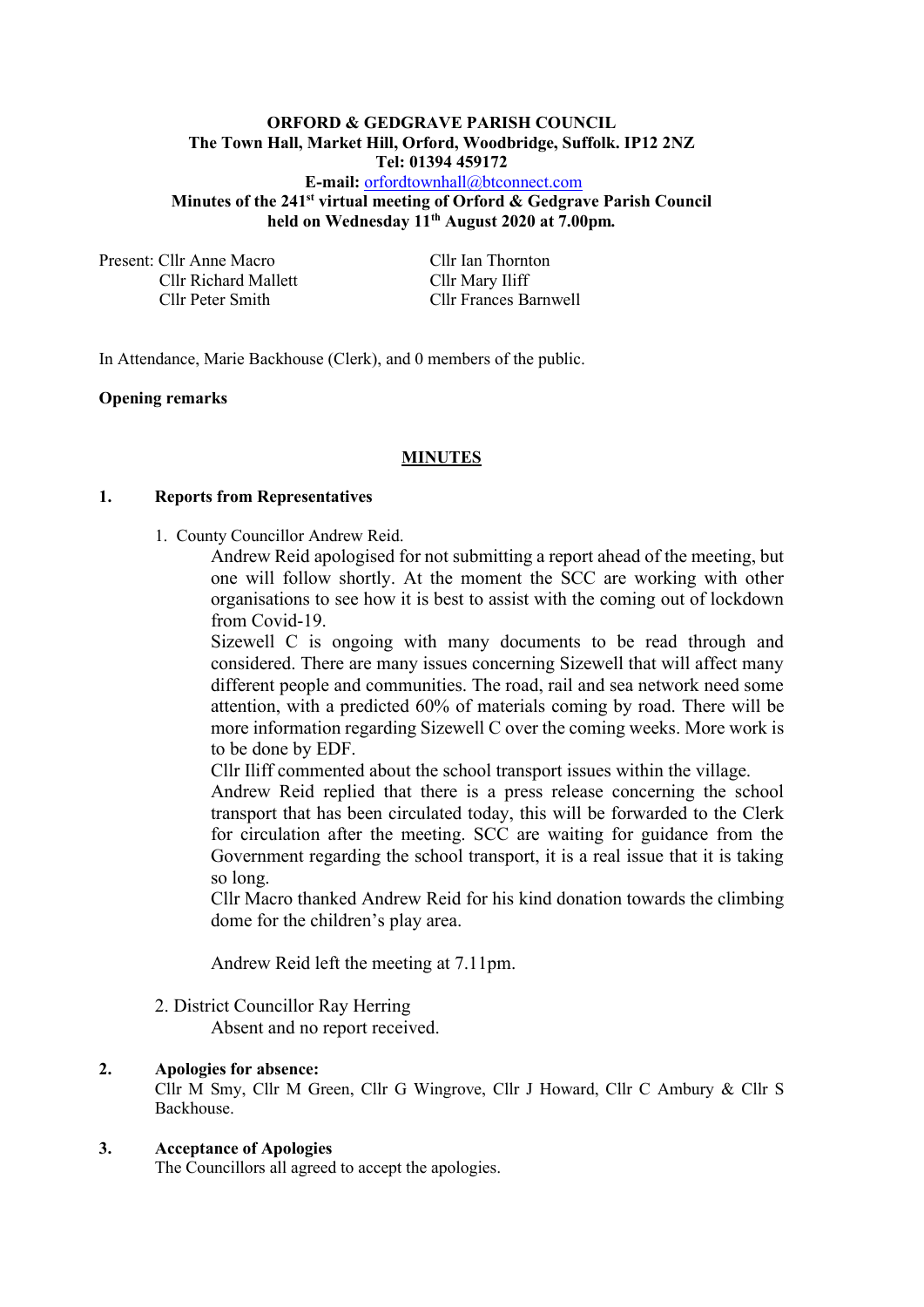#### **4. Declarations of interest:** None

- **5. Applications for dispensation:** None
- **6. It was unanimously agreed that the minutes of the 240th Parish Council meeting held on the 8 th July 2020.**
- **7. Matters arising from the 240th Parish Council meeting held on the 8 th July 2020.** None
- **8. Contributions by members of the public.** None

### **9. Finance**

9.1 The Council received, noted, and approved the cheques and balances from  $1<sup>st</sup>$  July –  $31<sup>st</sup>$ July 2020.

### **10. Planning**

DC/20/2629/FUL – 43 Daphne Road, Orford, IP12 2NH Permission requested for the erection of a new outbuilding in the rear of the property measuring 12.8m<sup>2</sup> gross internal area. The Councillors had no objection to this proposal.

DC/20/2675/FUL – Corinthians, Ferry Road, Orford, IP12 2NR Permission requested for a single storey extension to existing dwelling. There was some discussion as to whether this would affect the neighbours, but there is a large hedge surrounding the property. The Councillors had no objection to this proposal.

DC/20/2851/FUL & 2852/LBC – The Manor House, Market Hill, Orford, IP12 2LH Permission requested for a proposed new external oil-fired boiler along with a flue discharge pipe.

The Councillors had no objection to this proposal.

#### **Other notifications:**

Mill Close – Cllr Smith confirmed that he had spoken with R Smith (ESC Planning Officer), who confirmed that all the representations had been considered, and it was now too late for further representations to be presented. The application is going through legal processes during Aug & Sept, this is when money for affordable housing will be discussed. The local plan for Orford covers this area of land. When the application is signed off, we will be notified. The developer will then have up to three years to start the work. The Parish Council may apply for some of the funding from the development when we have a viable project.

## **11. Parish Council Business: -**

## **(1) Friends Garage update**

Cllr Macro reported that she is still awaiting a response from the garage owner.

## **(2) Quiet Lanes**

The Clerk commented that this was a scheme run by SCC, to promote some of the lanes in villages that are single track and used by cyclists, walkers, horse riders etc. The quiet lanes will be identifiable by signage to advise motorists that there may be other road users.

Cllr Barnwell said that more funding is being allocated to this via SCC, it will help to reduce the traffic on the lanes.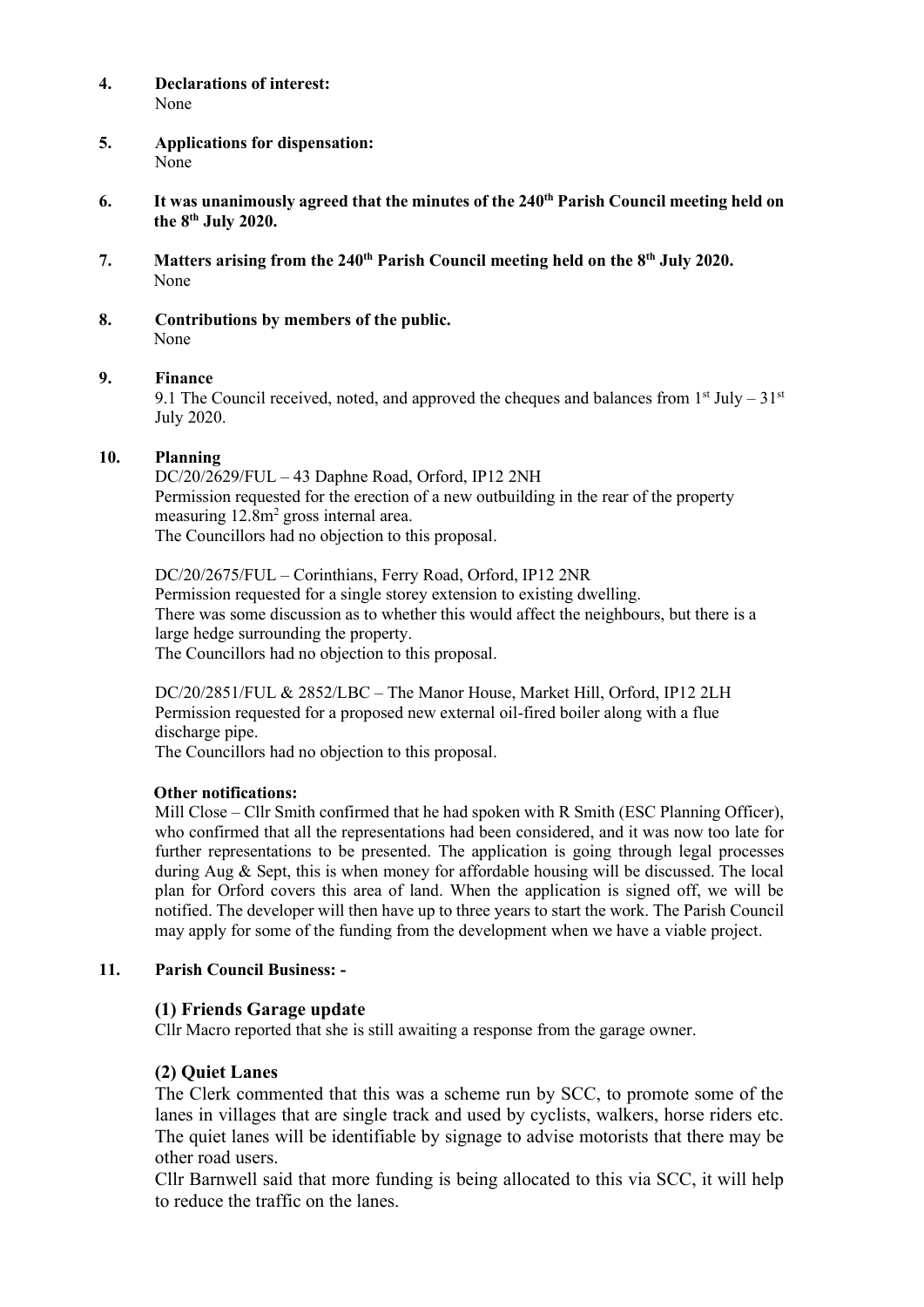Cllr Macro suggested that Gedgrave Road may be considered for a quiet lane.

Cllr Barnwell offered to do some more research into the Quiet Lanes, this was agreed and appreciated by the other Councillors.

Cllr Macro said that if any Councillors had a suggestion for a Quiet Lane, they should contact Cllr Barnwell.

## **(3) Funding for a climbing dome**

Cllr Macro reported that she had received a sale email from a play equipment company, which included a climbing dome. This dome would be suitable for children up to the age of 11years. After discussion with the Treasurer it was agreed that the PC could fund £3,000. After asking the Flower Show Committee for a donation they have kindly given £2,000, and when asked Andrew Reid has kindly given £1,500. The total cost of the dome is about £9,500.

Following on from a note in the Village Voice a resident had mentioned a funding group called Suffolk Community Funding, they may donate up to £2,000 but the PC would need to have at least 70% of the money. The Clerk has also contacted Adnams regarding funding and will be completing an application form.

# **(4) School Transport**

The Clerk reported that she had been contacted by a group of parents in the village who have had to organise a minibus to take their children to Farlingaye High School as there is no guarantee of a seat on the school transport. The cost for a child's transport to Farlingaye is £240 per term, but there is no guaranteed seat. The child could use the public transport bus, but this leaves the village at 7am, and does not go to the school, only to Woodbridge; and the bus may be stopping in November, so this is not a long-term solution. The mini bus will take the children to the School and collect them at the end of the school day, the cost is an extra £230 (£950 in total) per year.

Cllr Mallett commented that the children may have free transport to Saxmundham Free School, but Farlingaye is the area catchment school for Orford. Lots of emails and letters were sent last year, and parents were assured that this would be resolved, but we are in the same position this year. There are not many children that attend the Saxmundham Free School from this area, as the grades and reports for the school are not as good as Farlingaye.

Cllr Smith suggested that the way forward with this, is to arrange an appointment with Andrew Reid, and to seek guidance on the catchment area for Orford.

The Clerk commented that she had been in contact with Chillesford, Sudbourne and Tunstall Parish Clerks to ask if they had families in the same situation. Chillesford and Tunstall both have families with school transport issues. Chillesford has suggested that we have a joint initiative to help the families.

It was agreed by all that the Clerk should write an email to all the various people concerned with this at SCC. A Zoom meeting may be organised for parents, Andrew Reid etc.

# **(5) Community Speedwatch**

Cllr Macro reported that she has 8 completed application forms for Speedwatch volunteers. These will be posted tomorrow. There are to be two group leaders, Cllr Wingrove and Cllr Macro. There needs to be three volunteers in each group. It is hoped to have this started as soon as possible.

## **(6) Emergency Group**

The Clerk reported that at a previous meeting the Emergency Group insurance had been mentioned, having spoken to the insurance company the group can now be